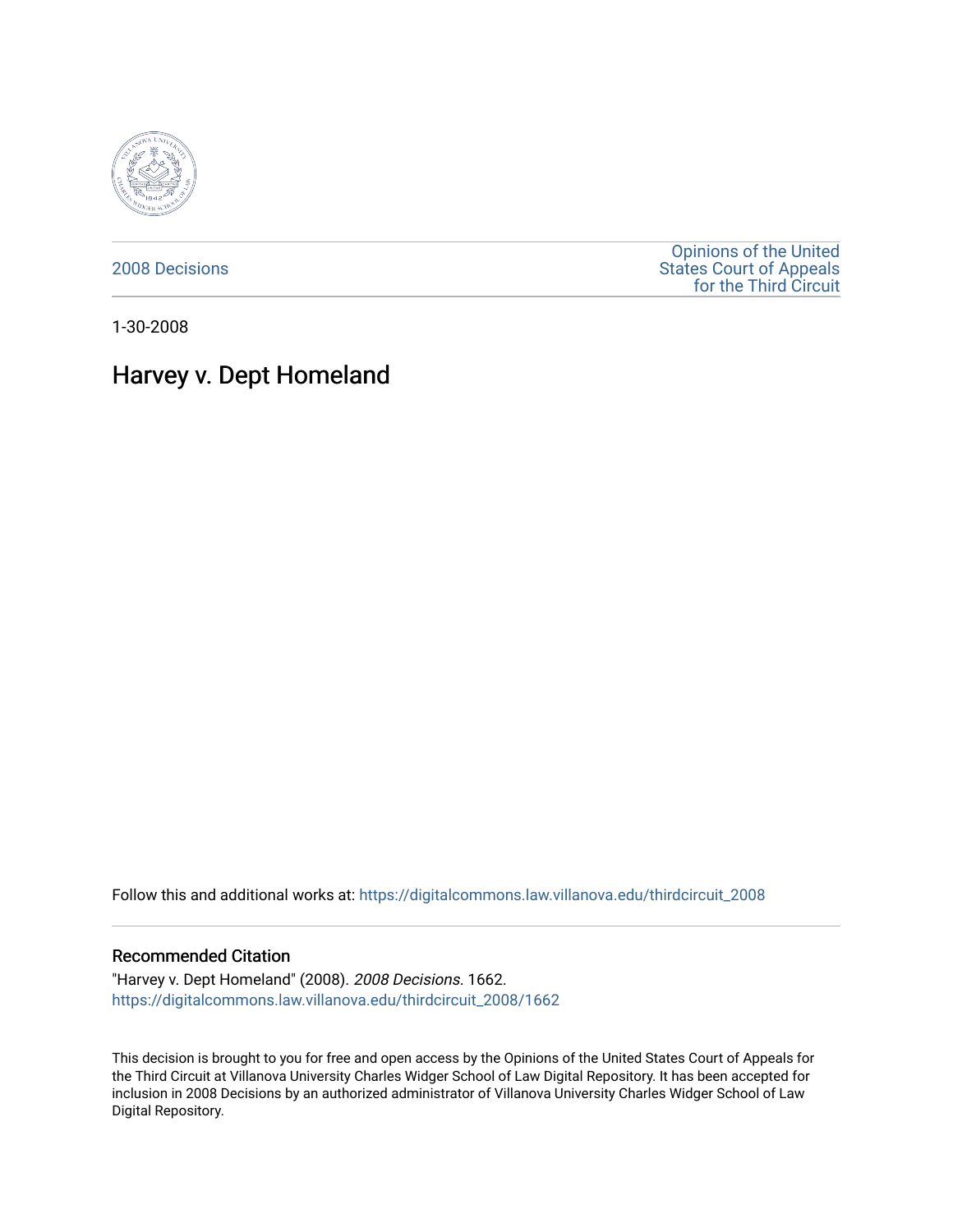#### **NOT PRECEDENTIAL**

## UNITED STATES COURT OF APPEALS FOR THE THIRD CIRCUIT

\_\_\_\_\_\_\_\_\_\_\_

No. 07-2206 \_\_\_\_\_\_\_\_\_\_\_

## CECIL O. HARVEY, Appellant

v.

\*MICHAEL CHERTOFF, Head of Homeland Security; HOMELAND SECURITY, formerly INS; EARL MCELROY, District Director NY; RODRIGUEZ, Mr., Chief Detention Officer; FEDERAL PUBLIC HEALTH DEPT, Washington DC; URINA, Officer on site; BERGEN COUNTY JAIL, Acting Warden Duffy; PECORARO, Lt. Sheriff's Department Bergen County (in charge of INS detainees); MEDICAL DEPARTMENT, Bergen County Jail; NUR. CHANG, Dr. Medical Dept. Bergen County Jail

v.

CORRECTIONAL HEALTH SERVICES, LLC, Third Party Defendant

 $*(Pursuant to Rule 43(c), F.R.A.P.)$ 

On Appeal from the United States District Court for the District of New Jersey (D.C. Civil Action No. 04-cv-01221) District Judge: Honorable Stanley R. Chesler

\_\_\_\_\_\_\_\_\_\_\_\_\_\_\_\_\_\_\_\_\_\_\_\_\_\_\_\_\_\_\_\_\_\_\_\_

\_\_\_\_\_\_\_\_\_\_\_\_\_\_\_\_\_\_\_\_\_\_\_\_\_\_\_\_\_\_\_\_\_\_\_\_

Submitted Pursuant to Third Circuit LAR 34.1(a) December 11, 2007

Before: MCKEE, SMITH and CHAGARES, Circuit Judges

(Opinion filed: January 30, 2008)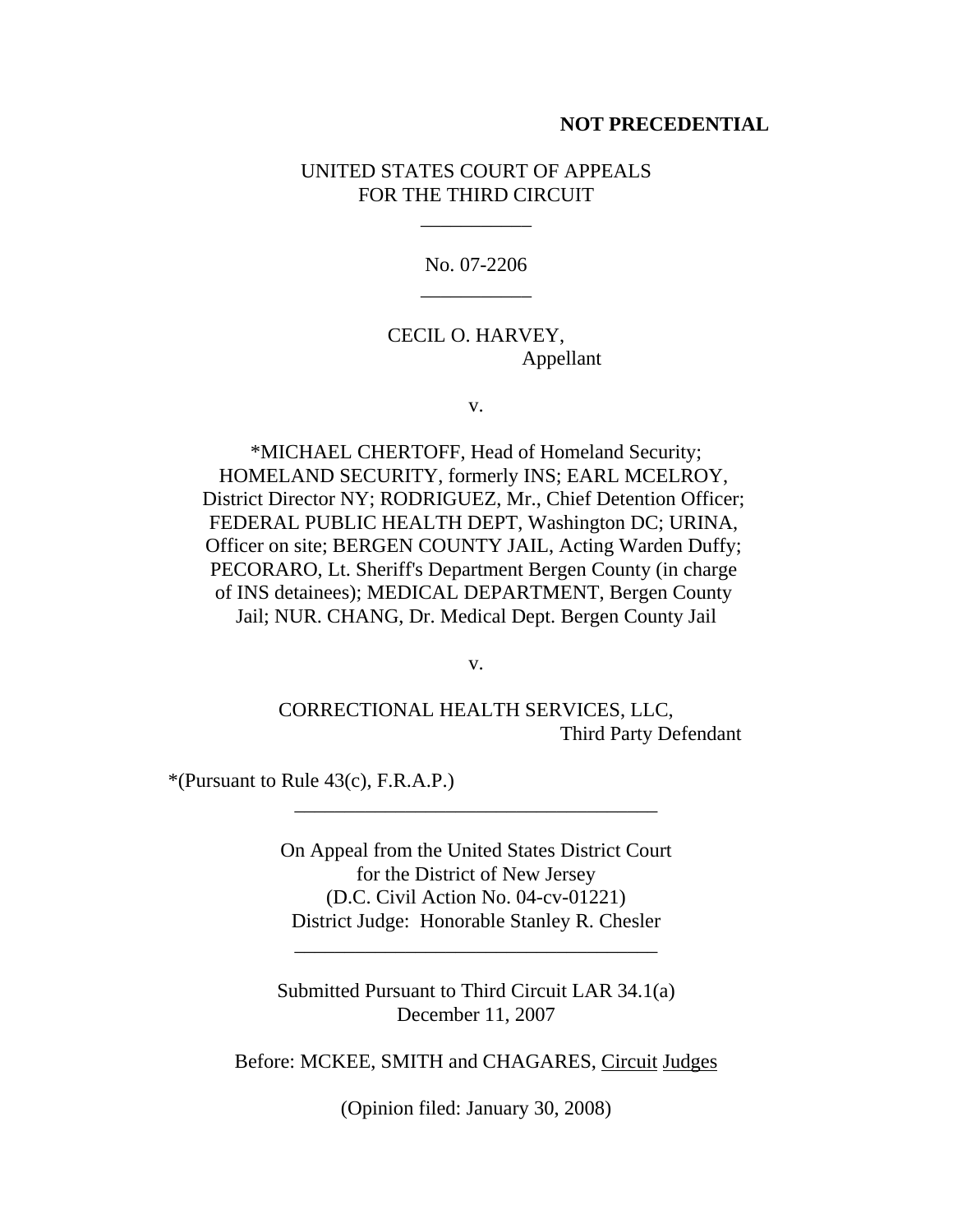## **OPINION** \_\_\_\_\_\_\_\_\_\_\_

\_\_\_\_\_\_\_\_\_\_\_

#### PER CURIAM

Appellant Cecil O. Harvey, a native and citizen of Barbados, was out on bail pending New York state criminal charges in June 2003 when he fell from a ladder, injuring his neck and back. On January 13, 2004, Harvey was taken into immigration custody by the Department of Homeland Security ("DHS") pursuant to removal proceedings. He was subsequently detained at the Bergen County jail, which contracts with DHS to house immigration detainees. Harvey filed suit in United States District Court for the Eastern District of New York under 42 U.S.C. § 1983, alleging that he had been deprived of his constitutional right to be free from cruel and inhuman treatment while detained at the Bergen County jail from January 16, 2004 to September 25, 2004, and had received negligent care for pre-existing injuries that caused severe pain in his neck, back, leg, foot and spine.<sup>1</sup> Harvey sought money damages in the amount of \$15 million.

The matter was transferred to the District of New Jersey, and discovery ensued. Harvey was deposed, and Dr. Andrew Harrison, an orthopedic surgeon, also was

<sup>&</sup>lt;sup>1</sup> Harvey later abandoned his common law negligence claim in favor of his constitutional claim of deliberate indifference, and the claim was dismissed by the District Court. See District Court Order, Docket Entry No. 104, filed February 8, 2006.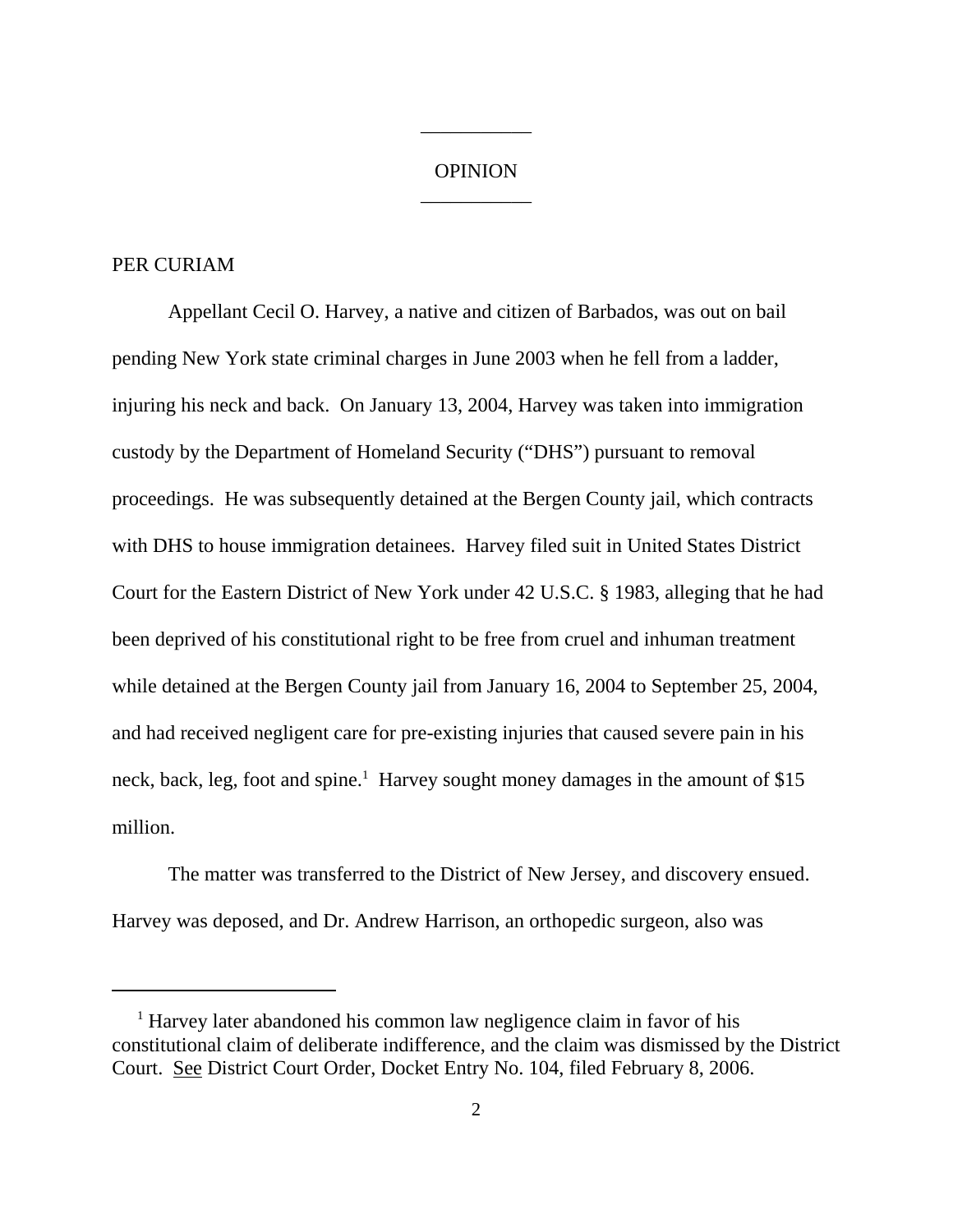deposed.<sup>2</sup> The District Court granted Harvey counsel for the limited purpose of assisting him with discovery. Appointed counsel was present at the deposition of Dr. Harrison. The Magistrate Judge authorized funds for Harvey to retain an expert. Although counsel consulted with an expert, no report was produced and the expert was not disclosed. All defendants moved for summary judgment, which Harvey opposed in writing. The District Court granted the motions in an order entered on February 28, 2007. Observing first that, with respect to the federal defendants, allegations of constitutional violations under color of federal law are properly brought pursuant to Bivens v. Six Unknown Named Agents of Federal Bureau of Narcotics, 403 U.S. 388 (1971), the court held that Harvey either had not alleged any personal involvement on the part of the defendants as required to state a cause of action for a violation of his constitutional rights, Rode v. Dellaciprete, 845 F.2d 1195, 1207 (3d Cir. 1988), or his suit was precluded by the doctrine of sovereign immunity, Federal Deposit Insurance Corp. v. Meyer, 510 U.S. 471, 475 (1994).

The District Court further concluded that no reasonable fact-finder could find that either the Bergen County defendants or Dr. Michael P. Chang acted with deliberate indifference to Harvey's medical needs. He was immediately assigned upon his arrival to a first-tier cell with a lower bunk placement in light of his reported difficulty moving

<sup>&</sup>lt;sup>2</sup> Harvey was transferred on September 25, 2004 to the Monmouth County jail, where his immigration detention continued, and there he was evaluated by Dr. Harrison on July 25, 2005.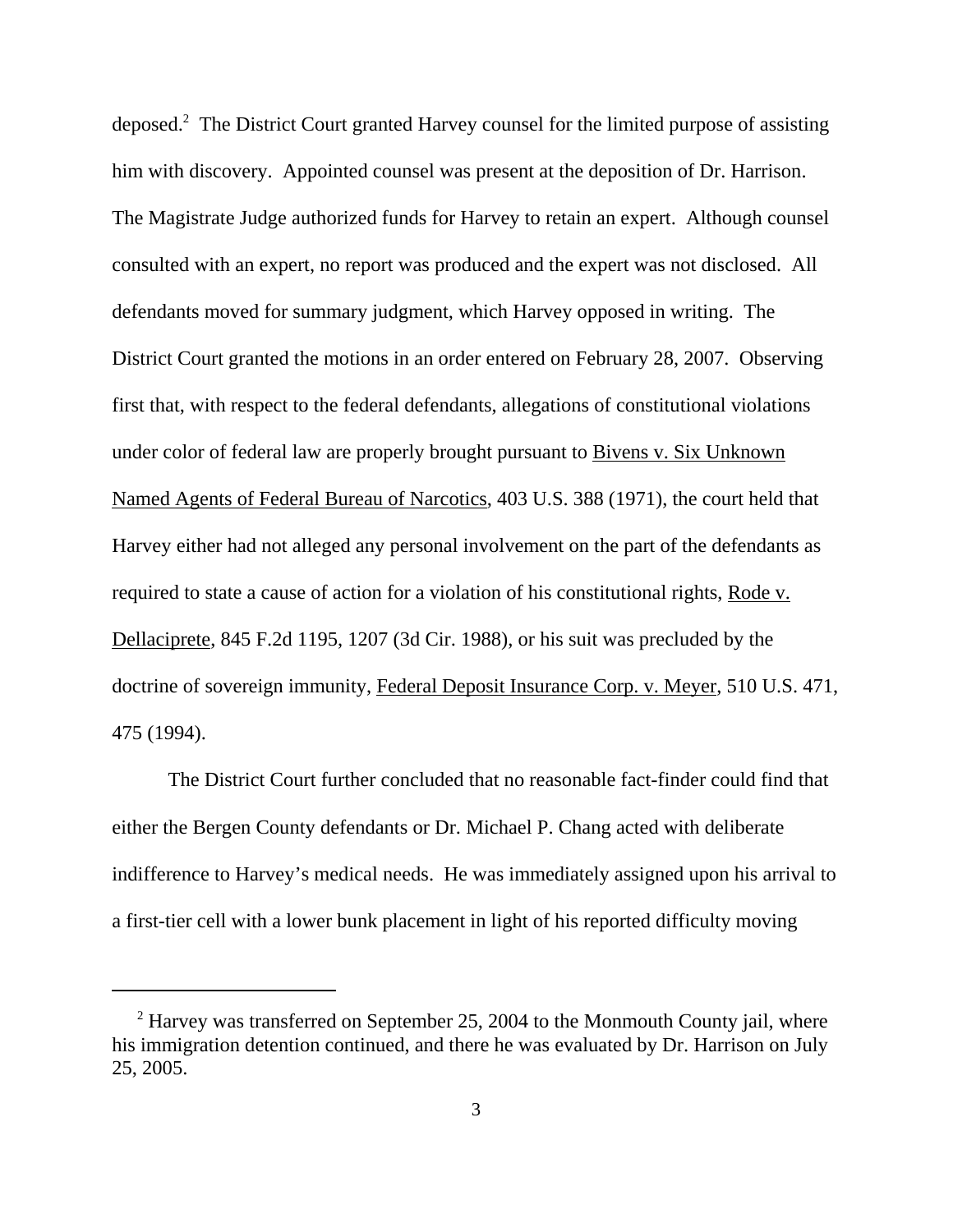around. He had an MRI of his brain and spine on March 8, 2004, and, following a diagnosis of a herniated disc at C3-4, he underwent orthopedic and neurological evaluations at private, off-site hospitals, and received physical therapy and medication for his neck pain. He had a second MRI of the brain and spine in July 2004. He received treatment for his hypertension, tests to rule out stroke, and x-rays were taken of his knees in July 2004 and of his left foot and ankle in September 2004. Harvey's belief that he could have received better or different treatment was inadequate to satisfy his burden under the relevant law and Rule 56. Dr. Chang repeatedly sought authorization for Harvey to receive services from outside providers,<sup>3</sup> and his choice to treat Harvey's herniated cervical disc conservatively was not evidence of deliberate indifference. At best, Harvey's assertions amounted to allegations of negligent care, which have no constitutional significance.<sup>4</sup> Harvey appeals.

We will affirm. We have jurisdiction under 28 U.S.C. § 1291. Our review of the District Court's grant of summary judgment is plenary and we must affirm if there is no genuine issue of material fact and the moving party is entitled to judgment as a matter of

<sup>&</sup>lt;sup>3</sup> Pursuant to an interagency agreement, the Division of Immigration Health Services ("DIHS") serves as the medical authority for DHS and provides health-related services to undocumented aliens detained at various locations by DHS. DIHS administers a managed care network. Service Providers, in this case the Bergen County jail and Dr. Chang, must obtain pre-approval for all non-routine and emergent medical care by soliciting the request in writing.

<sup>&</sup>lt;sup>4</sup> The District Court also granted summary judgment to third-party defendant Correctional Health Services on the Bergen County defendants' claims for contribution and indemnification.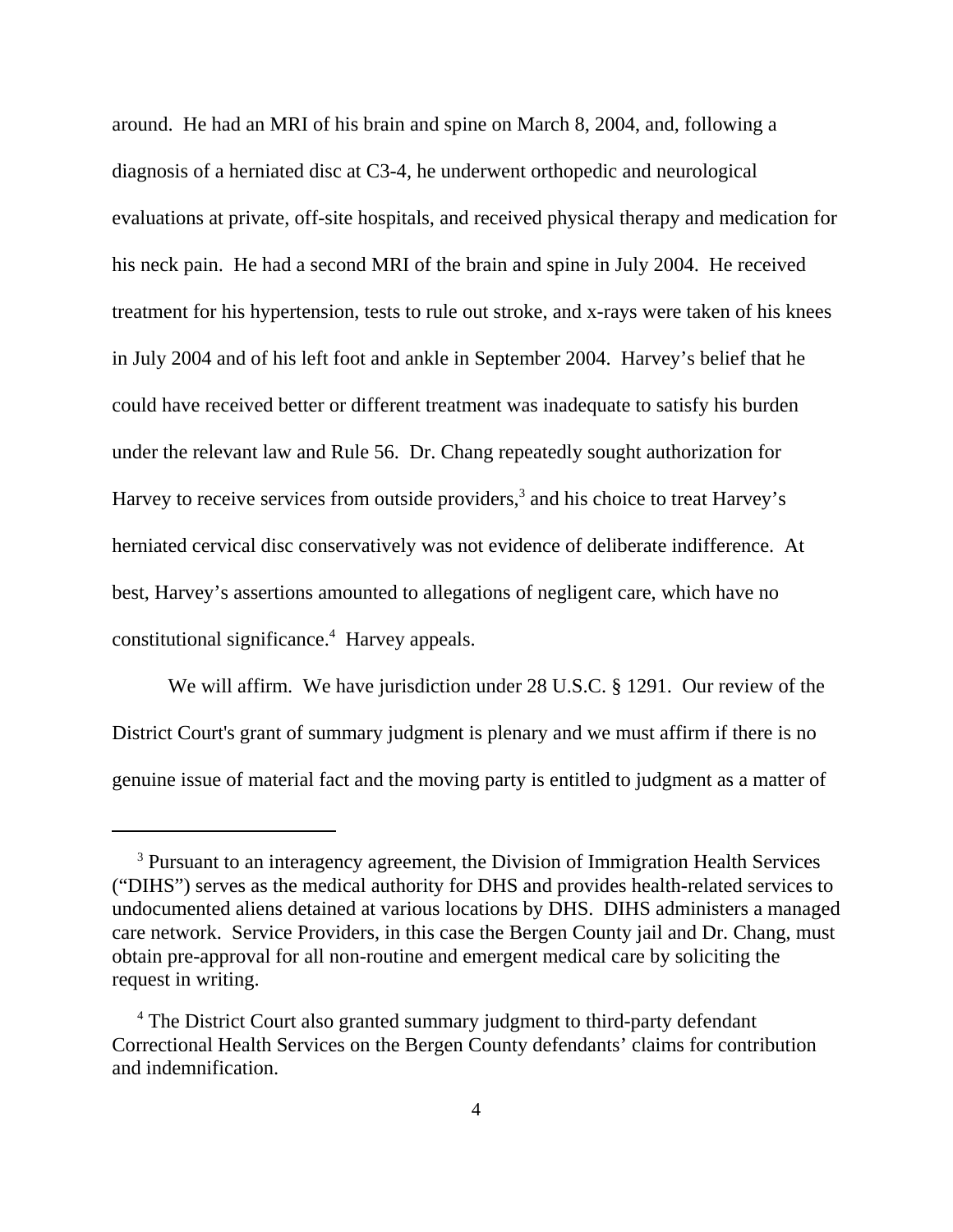law. See Celotex Corp. v. Catrett, 477 U.S. 317, 322-23 (1986); Fed. R. Civ. Pro. 56(c). Federal Rule of Civil Procedure 56(e), concerning the requirements for opposing a motion for summary judgment, provides that Harvey, as an adverse party, "may not rest upon the mere allegations or denials of [his] pleading, but [his] response, by affidavits or as otherwise provided in this rule, must set forth specific facts showing that there is a genuine issue for trial."

Harvey's status as an immigration detainee is akin to that of a pretrial detainee. Pretrial detainees are entitled to the protections of the Due Process clause. Hubbard v. Taylor, 399 F.3d 150, 157-58 (3d Cir. 2005) (punishment imposed prior to adjudication of guilt is unconstitutional but, absent showing of intent to punish, condition or restriction need only be reasonably related to legitimate goal). We previously have found it constitutionally adequate to analyze pretrial detainees' claims of inadequate medical care under the familiar deliberate indifference standard, see Natale v. Camden County Correctional Facility, 318 F.3d 575, 581-82 (3d Cir. 2003), and we do so here as well. To act with deliberate indifference to serious medical needs, Estelle v. Gamble, 429 U.S. 97, 104-05 (1976), is to recklessly disregard a substantial risk of serious harm. Farmer v. Brennan, 511 U.S. 825, 836 (1994). Because the standard is recklessness, "prison officials who actually knew of a substantial risk to inmate health or safety may be found free from liability if they responded reasonably to the risk, even if the harm ultimately was not averted." Id. at 844.

We do not recount the facts and history of this case, which are well-known to the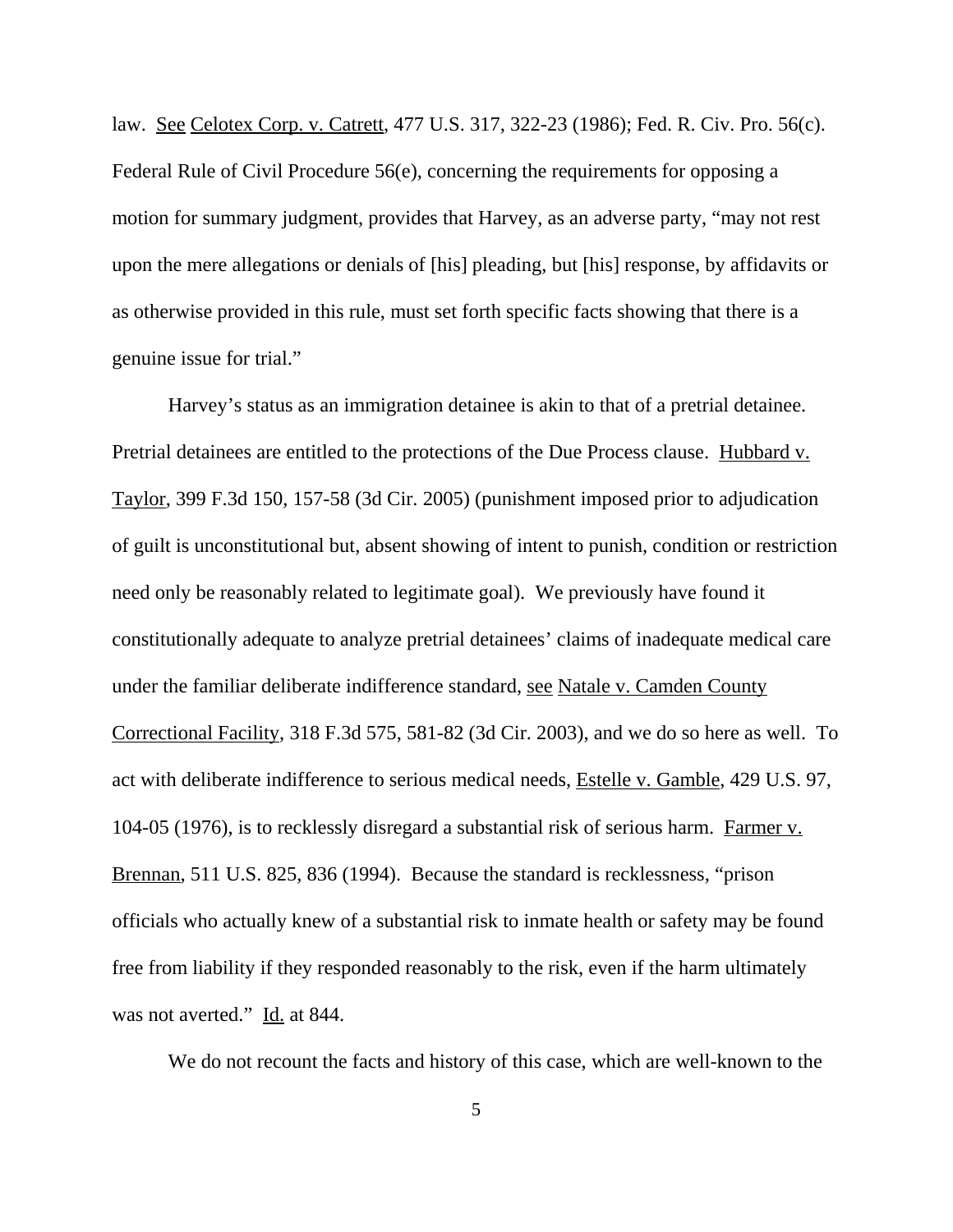parties. The Opinion of the District Court is thorough and well-reasoned, and we readily affirm the judgment of the District Court in full. Summary judgment was proper because there was an insufficient evidentiary basis on which a reasonable jury could find in Harvey's favor. Anderson v. Liberty Lobby, Inc., 477 U.S. 242, 249-50 (1986). Although Harvey has a herniated disc at C3-4 and neck pain, Dr. Harrison testified that Harvey had exhausted his treatment options and neither further physical therapy nor surgery was warranted for what was essentially a static, chronic condition. Supp. App., Volume Two (Bergen County Appellees), at 387-402. On the other hand, Harvey's deposition testimony reveals that he is really asserting a disagreement as to his treatment, which is not sufficient to establish a constitutional violation. See Durmer v. Carroll, 991 F.2d 64, 67 (3d Cir. 1993); White v. Napoleon, 897 F.2d 103, 110 (3d Cir. 1990). Moreover, his allegations of intentional delay in providing treatment, see Estelle, 429 U.S. at 104 (intentionally delaying access to care constitutes deliberate indifference), either are refuted by the record or established by Dr. Harrison's testimony not to have had an adverse effect on his condition.

Harvey has attached to his Informal Brief on appeal the results of an MRI of his cervical spine dated April 3, 2006, and the results of an MRI of his lumbosacral spine dated May 17, 2006, which indicate that he has chronic compression fractures at C5-6. He asserts that these items establish a failure to diagnose a broken neck that has left him permanently disabled. He also has attached the results of an MRI of his right knee dated June 8, 2006, showing severe knee problems, which he claims went untreated. He asserts